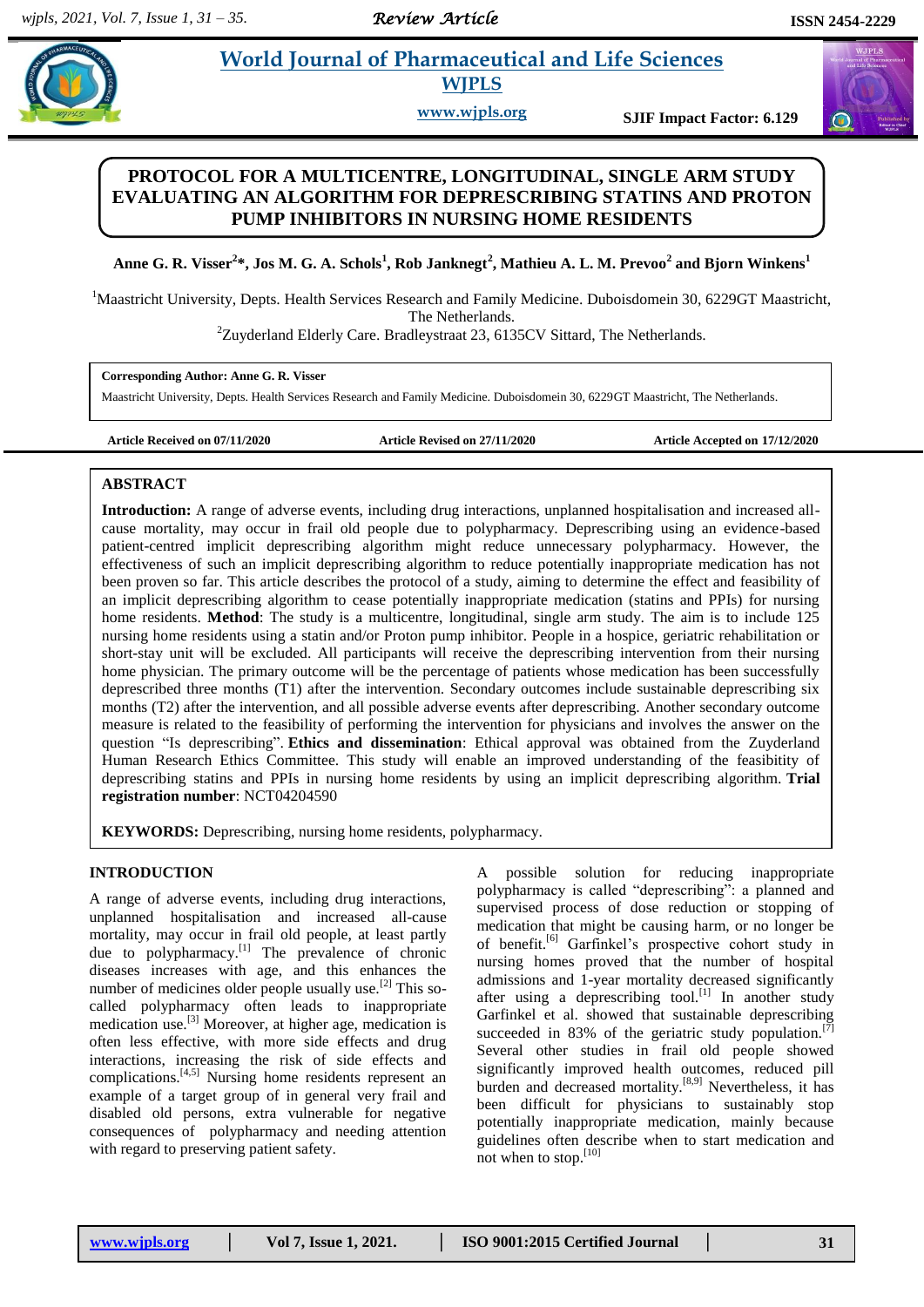On the one hand, studies focus on deprescribing tools based upon explicit criteria. $\left[11,12\right]$  These tools detect the use of potentially inappropriate medication and they are user friendly, but they represent a rigid system with closed questions and answers that often do not fit well within the personalized care that is being pursued in nursing homes.

On the other hand, deprescribing tools based on implicit criteria (such as pill burden, fatigue or increased fall risk), may fit better within offering personalized care for nursing home residents, but these tools are sparse and the underlying evidence is still lacking.<sup>[14]</sup>

Therefore, there is a demand for a more general deprescribing strategy, to support physicians to deprescribe unnecessary medicines. [13] We developed an evidence-based patient-centred implicit deprescribing algorithm for physicians working in nursing homes, which provides a systematic approach to review current medication, to identify potentially inappropriate medicines, to plan a deprescribing regimen, to create partnership with patient and family and to monitor the sustainability of the deprescribing process.<sup>[15]</sup> This algorithm is suitable for all kinds of medicine, not for one specific medication group. However, the effectiveness of this implicit deprescribing algorithm to reduce potentially inappropriate medication has not been proven yet.

The current study will focus on its use in deprescribing statins and proton pump inhibitors(PPI) only, because they are widely and not always appropriately used in nursing homes. This protocol article outlines this study in which we aim to determine the effect and feasibility of an implicit deprescribing algorithm to cease potentially inappropriate medication (statins and PPIs) for nursing home residents.

#### **METHODS AND ANALYSIS**

**Study design.** In this multicentre, longitudinal, single arm study all included nursing home residents will receive the same deprescribing intervention within six weeks after inclusion and baseline data collection. The study will take place in ten nursing homes and is monitored by the Clinical Trial Center Maastricht (CTCM) to guarantee high quality data control. The study's trial registration number is NCT04204590 (*ClinicalTrials.gov*).

**Participants**. (1) All residents of nursing home long-stay wards of care home organisation Zuyderland Elderly Care, with or without dementia (staying in respectively somatic and psychogeriatric wards), using a statin and/or a PPI are eligible to participate. We aim to include 125 participants. Nursing home residents in hospices, geriatric rehabilitation or short-stay wards (expected stay is less than three months) will be excluded. Residents may also be excluded for any other reason at the

discretion of their regular treating physician or legal representative. (2) All physicians working at Zuyderland Ouderenzorg (specialised nursing home physicians and physicians without this specialisation) are able to participate. The physicians willing to contribute in this study and to follow the introduction program (about informed consent, the algorithm and data collection) will be included.

**Recruitment and consent process of nursing home physicians**. All participating nursing home physicians will be trained in the informed consent process, to use the implicit deprescribing algorithm and how to collect data.

**Recruitment and consent process of residents.** The inclusion period for residents will be six months. Participating physicians will obtain a list of their residents using a statin and/or a PPI, and will inform patients and their legal representative and seek written informed consent to participate in this deprescribing study. The process will be performed in accordance with the ethical principles for involving vulnerable elderly in research studies outlined in Ephor.<sup>16</sup> The study will be conducted according to the international standards of the Declaration of Helsinki and subsequent amendments.<sup>17</sup> Ethical approval has been obtained from the Medical Ethical Committee of Zuyderland and Zuyd University of Applied Science (METC-Z). For nursing home residents who have the capacity to provide consent to participate, written consent will be obtained directly from themselves. If the resident is unable to provide written consent to participate, consent will be sought from the person's legal representative.

**Baseline data collection**. For each resident, data will be collected out of the resident's files at baseline, at three months and six months after the deprescribing intervention. Table 1 shows which data will be collected. The data involve: demographic data (including gender and age), main diagnosis underlying reason for admission to the nursing home and which ward (somatic or psychogeriatric department), medication used (including total number of medicines, defined daily dose (DDD) and indication for starting statins and/or PPIs), hospital admissions and reasons for hospital admission.

For each nursing home physician, data will be collected at three months (T1) and six months (T2) after the deprescribing intervention. We will ask the nursing home physicians for each of their participating patients whether deprescribing was sustainably successful and if not, why it was not successful.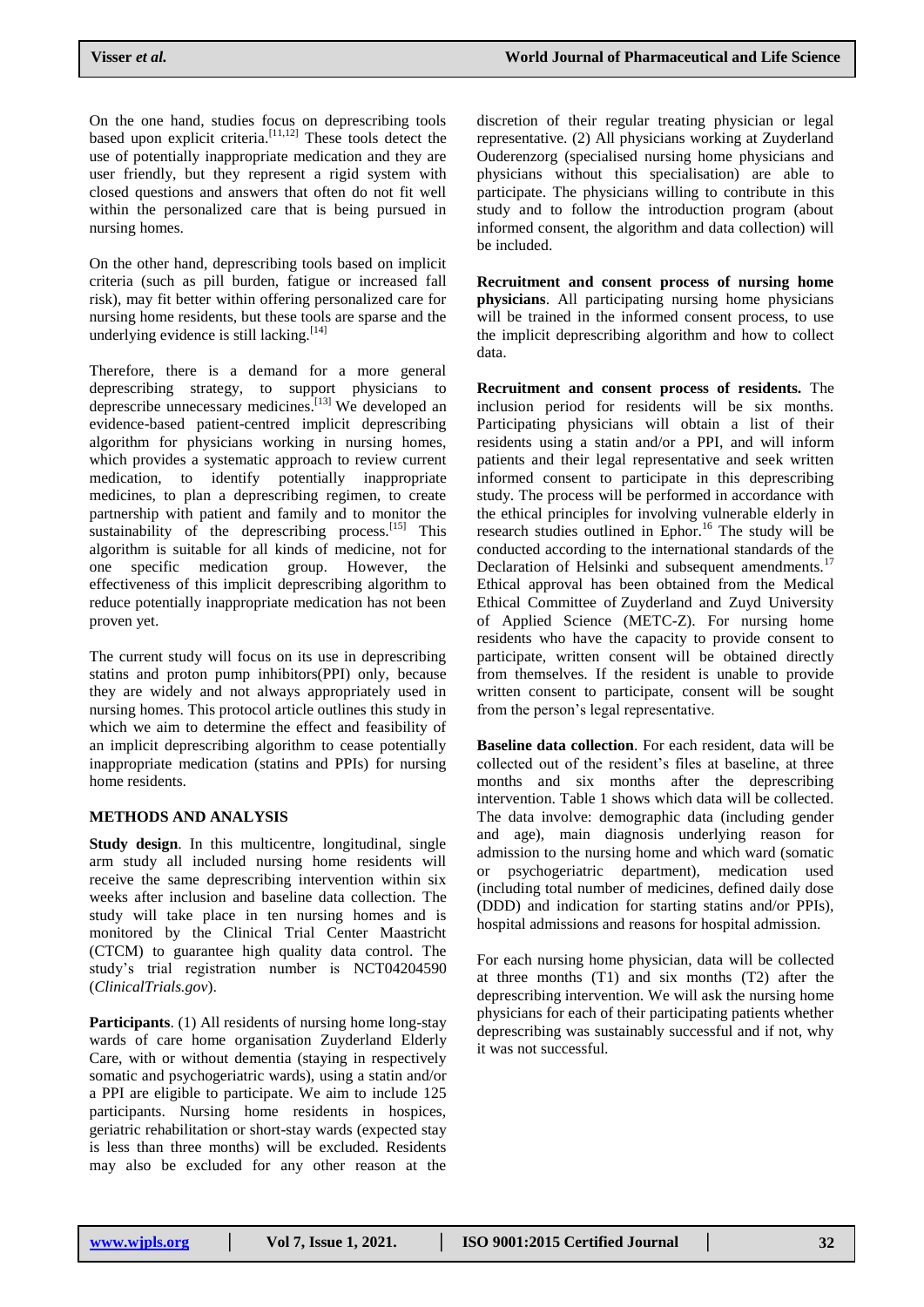| <b>Baseline</b> (T0)                         | 3 months after intervention<br>(T1)                          | 6 months after intervention<br>(T2) |  |
|----------------------------------------------|--------------------------------------------------------------|-------------------------------------|--|
| Gender (M/V), Age                            | Was deprescribing possible? If                               | Was<br>deprescribing<br>possible    |  |
|                                              | not, why?                                                    | and/or sustained? If not, why?      |  |
| (somatic/psychogeriatric), main<br>Ward      | Recurrence<br>of<br>symptoms,                                | Recurrence<br>of<br>symptoms,       |  |
| diagnosis underlying reason for admission to | hospital admission and reason for                            | hospital admission and reason for   |  |
| nursing home                                 | hospital admission                                           | hospital admission                  |  |
| Total number of medicines                    | Total number of medicines                                    | Total number of medicines           |  |
| Statin use (defined daily dose), indication  | Statin use (defined daily dose)                              | Statin use (defined daily dose)     |  |
| PPI use (defined daily dose), indication     | PPI use (defined daily dose)<br>PPI use (defined daily dose) |                                     |  |

| Table 1: Data collected in participating nursing home residents. |  |  |  |
|------------------------------------------------------------------|--|--|--|
|------------------------------------------------------------------|--|--|--|

**Intervention** The deprescribing intervention will take place during a regular medication review by the nursing home physician, which takes place every six weeks. The intervention consists of 5 steps, including: 1) reviewing the current medication, 2) identifying potentially inappropriate medication, 3) planning a deprescribing regimen, 4) creating partnership with patient and family and 5) monitoring the sustainability of the deprescribing process. For more detailed information about this intervention, see Visser et al.<sup>[15]</sup> The implicit deprescribing algorithm is shown in figure  $1$ . [15]

These five steps help the physician to identify potentially inappropriate use of statins and/or PPIs. After identification, this medication will not be deprescribed immediately. The participant's physician will discuss this thoroughly with the participant or his/her legal representative, before deprescribing takes place. Residents will remain eligible for all usual care services during the study period.



#### **Figure 1: Algorithm for identifying potentially incorrect medication. From: Visser et al, WJPLS 2019; 5 (10): 10-17.**

**Outcome measures**. To find out whether deprescribing of statins and/or PPIs is possible with this implicit algorithm, the primary outcome will be the percentage of patients whose medication has been successfully deprescribed three months (T1) after the intervention. Deprescribing is successful in case of stopping or a decrease in daily dose of statins and/or PPI. The following secondary outcomes will be assessed:

- 1. All possible adverse events after deprescribing, reported as harms due to for instance recurring, worsening or new onset of original symptoms.
- The success rate of deprescribing after six months (T2): has the deprescribed medication still been ceased and is deprescribing sustainable?

The last outcome measure is related to the physicians: After three and six months, the physician will answer for every participant whether deprescribing was successful and if not, why?

**Sample size**. To assess the effect of the deprescribing intervention, we will aim to recruit a sample of 125 participants. Evidence from previous studies suggests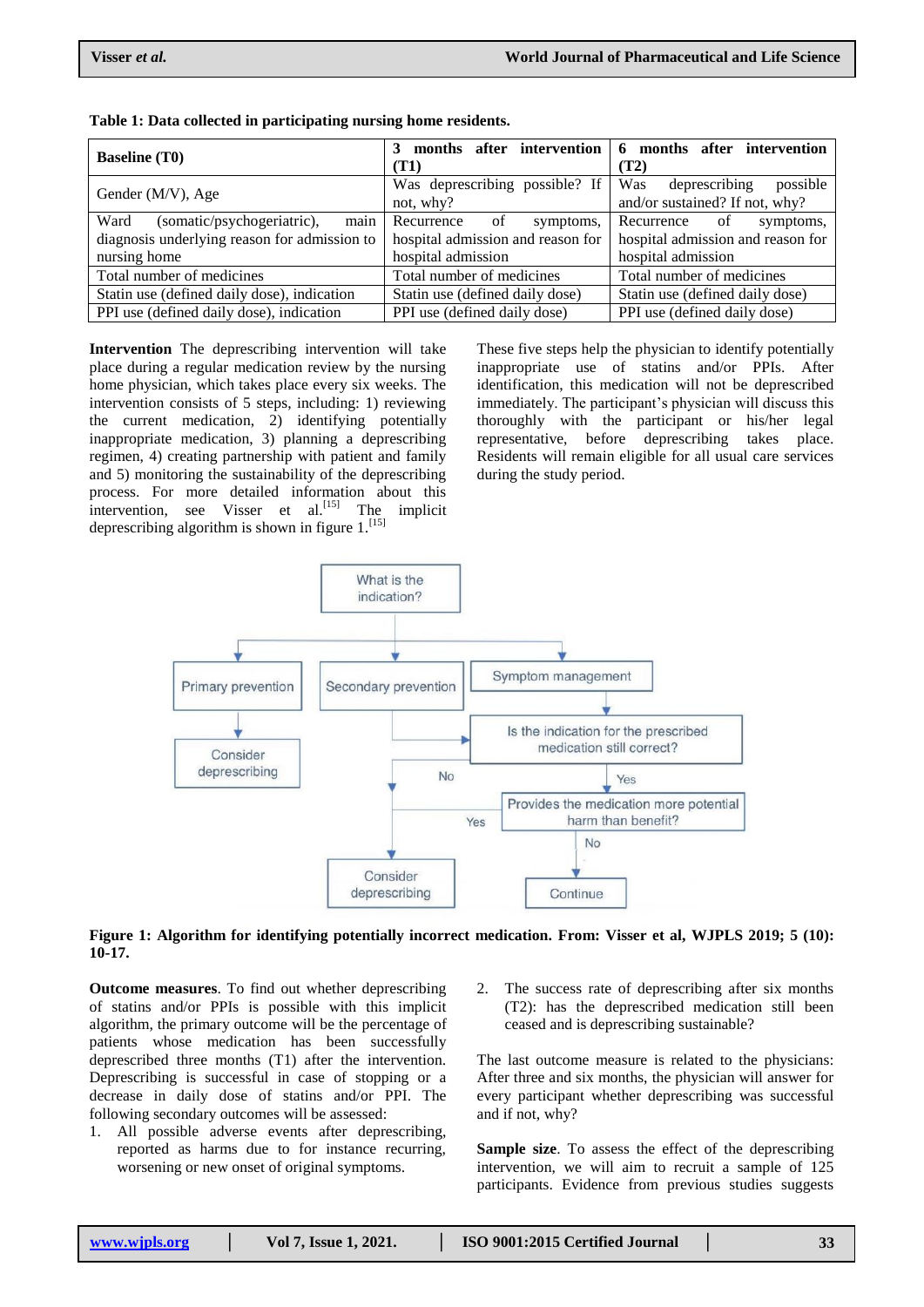that in 65% of patients using a PPI and 90% of patients using a statin, physicians can safely deprescribe this medication.<sup>[18]</sup> Assuming a significance level of 5% and a deprescribing success rate of 50% (conservative estimate), at least 97 participants are required to be able to estimate this success rate with enough precision (margin of error of 10%).

Nursing home studies are associated with a high loss to follow up because of death. Therefore, we expect a loss to follow up of approximately 20% at T2. To ensure enough participants at T2, we aim to recruit a sample size of 125 participants.

**Data analysis**. Numerical variables will be presented as mean with standard deviation or median with interquartile range where appropriate, while number and percentage of participants will be used for categorical variables. The proportion of participants in which medication successfully has been deprescribed will be assessed together with a 95% confidence interval at 3 months after intervention. The difference in participant characteristics between participants who successfully deprescribed versus those who did not, will be compared using independent-samples t-test or Mann Whitney Utest for numerical variables and chi-square or Fisher's exact test for categorical variables. For statins and PPI separately, the longitudinal trend in daily dose will be assessed using a linear mixed model, with an unstructured covariance structure for repeated measures and a random intercept on nursing home level to account for potential correlation between participants within the same nursing home. In addition, a mixed model analysis accounts for drop-out using a likelihood-based method, assuming missing at random (MAR), i.e. missingness may depend on observed variables. All analyses will be performed using SPSS Statistics for Windows (version 26.0, Armonk, N.Y., USA, IBM Corp.). A two-sided pvalue  $\leq 0.05$  will be considered statistically significant.

**Data management** Participants will be assigned a unique code to enable data linkage throughout follow up. All data will be entered into an electronic management system by research team members who are trained in data entry. To ensure accurate data entry, CTCM will check data entry for all participants. Data collection and study conduct will be monitored two-weekly with the research team to ensure protocols are implemented consistently. Data collected as part of this study will be treated confidentially and stored securely at Research Manager. Two nursing home physicians will have access to the final dataset.

#### **DISCUSSION**

This study will determine the effect, safety and feasibility of a deprescribing intervention using an implicit algorithm to deprescribe potentially inappropriate statins and/or PPIs in nursing home residents. Deprescribing has the potential to improve clinical outcomes, but there is a lack of safety and

success rate evidence to support most methods to conduct deprescribing.<sup>[18]</sup> In the nursing home population, it is difficult to conduct a RCT: Recruiting is tough: nursing home residents often are in the last years of their lives and are more reluctant to join an intervention study. And to reduce any risk of complications, legal representatives often prevent their clients from participating as well. Also, there is a high loss to follow up due to residents who die during the study period. That is what makes it difficult to include enough participants in nursing home research to ensure enough power.<sup>[19]</sup> Therefore, the design of a longitudinal, single arm study has been chosen, taking into account its limitations.

In this study, we only focus on the deprescribing of statins and PPIs in Dutch nursing home residents. Therefore, the study findings may not be generalizable to all medicines and/or residents of nursing homes in other countries. We further acknowledge that there may be practical difficulties in using the algorithm, such as obtaining a comprehensive and complete medical history. In addition, the deprescribing intervention might be time-consuming in older individuals with polypharmacy and multiple comorbidities. Nevertheless, we do not think this will limit our findings.

Overall, this study will provide important information and insight in the possibility and safety to (sustainably) deprescribe potentially inappropriate statins and PPIs in nursing home residents and also in the feasibility of the chosen intervention. The findings may therefore be useful for all nursing home residents and their physicians.

#### **REFERENCES**

- 1. Garfinkel D, Mangin D. Feasibility Study of a systematic approach for discontinuation of multiple medications in older adults; Archives of Intern Medicine, oct 11-2010; 170(18): 1648-1654.
- 2. Jyrkkä J, Enlund H. Polypharmacy status as an indicator of mortality in an elderly population. Drugs Aging, 2009; 26(12): 1039-48.
- 3. Huizer-Pajkos A, Kane AE, Howlett SE, Mach J, Mitchell SJ, Cabo R de, et al. Adverse geriatric outcomes secondary to polypharmacy: the influence of aging. J Gerontol. Series A: Biol. Sci. Med. Sci., 2015; 4-6.
- 4. Schenker V, Park S, Jeong K, et al. Associations between polypharmacy, symptom burden and quality of life in patients with advanced, life limiting illness. J Gen Intern Med, 2019; 34: 559–66.
- 5. Poudel A, Hubbard RE, Nissen L, Mitchell C. Frailty: A key indicator to minimize inappropriate medication in older people. QJM, 2013; 106: 969-975.
- 6. Thompson W, Farrell B. Deprescribing: What is it and what does the evidence tell us? Can J Hosp Pharm, 2013; 66(3): 201-202.